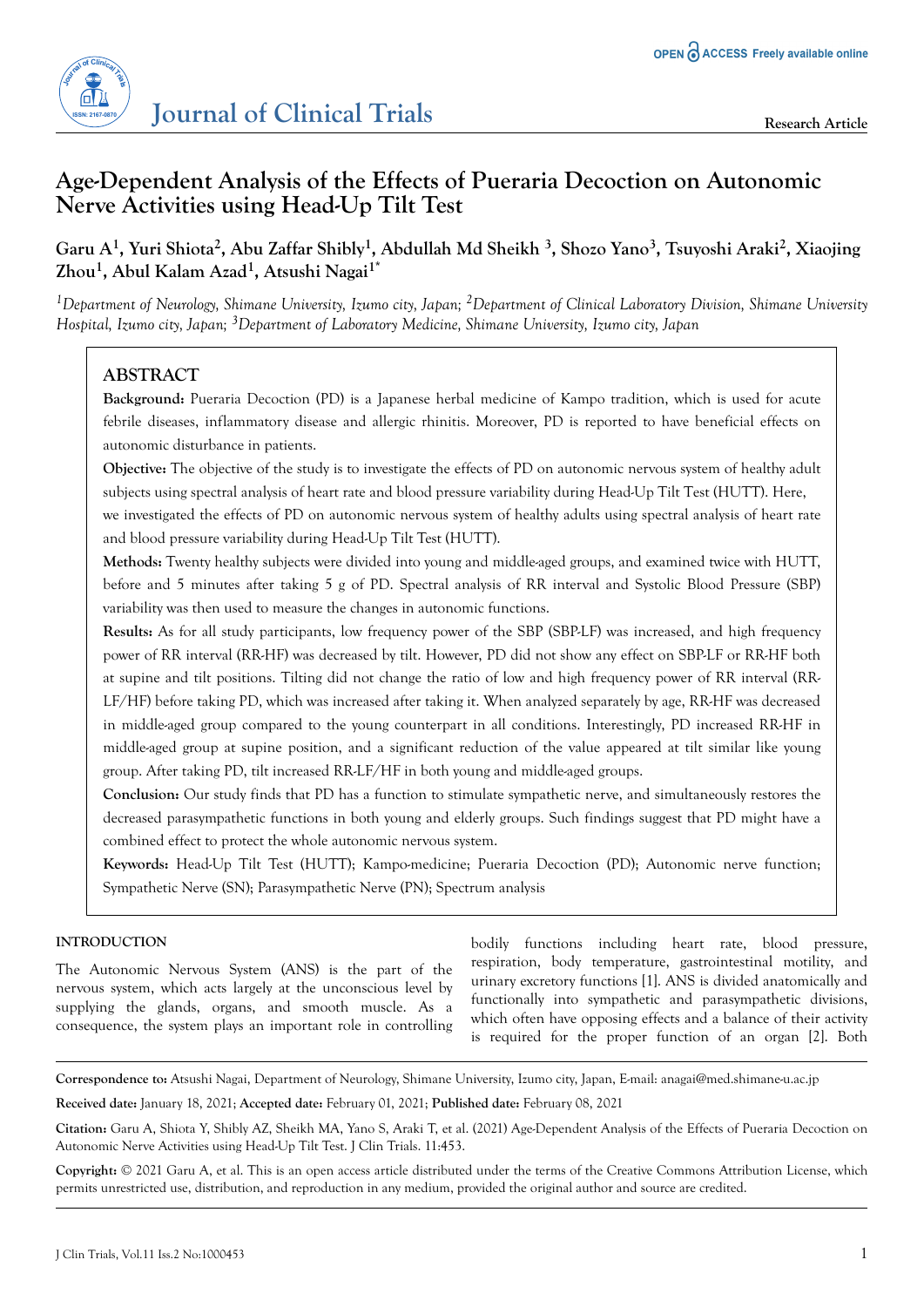OPEN CACCESS Freely available online

sympathetic and parasympathetic divisions are composed of preganglionic and postganglionic neurons, where the neurotransmitters act by binding to receptors at the target area. Autonomic nerve dysfunctions are known to induce postural hypotension, syncope, and sweating abnormalities [3,4]. Alteration of autonomic balance could be an important risk factor for chronic diseases including cardiovascular and neurological diseases due to its important regulatory functions on those systems [5,6]. Moreover, both sympathetic and parasympathetic responses decline, and cardiovascular and neurodegeneration risk increases with aging [7,8]. These findings suggest a relation of autonomic balance with those disease pathologies, and restoration of such imbalance could provide some protection during the processes.

To evaluate changes of autonomic functions, several noninvasive tests are developed. These testing procedures rely on the response of the autonomic system against various types of maneuvers, thus specific test can provide information on a specific aspect of the autonomic system [9,10]. Among the tests, the Head-Up Tilt Test (HUTT) is important, because it is a standardized test that can be used to evaluate cardiovascular regulation of both sympathetic and parasympathetic systems [11]. Here, the subjects are tilted to 60° angle from the supine position to induce a shift of blood volume due to gravity, and autonomic response to that shift is evaluated by recording heart rate and blood pressure [12]. However, evaluation of overall changes in blood pressure and heart rate might not provide the precise status of autonomic regulation. Heart rate is regulated through the innervation of the sinoatrial node with both sympathetic and parasympathetic nerves. Although both parasympathetic and sympathetic nerves exert opposite action on the heart, the effects are not symmetrical physiologically resulting in variability of heart rate or RR interval in the ECG [13,14]. Three major components of RR interval have been recognized [15,16], where oscillation frequencies centered around 0.04 Hz (Very Low Frequency: VLF), 0.1 Hz (Low Frequency: LF) and 0.25 Hz (High Frequency: HF). Similarly, arterial pressure also shows the LF and HF components of variability [17]. Such an analysis of the variability of heart rate and blood pressure may allow a more detailed interpretation of autonomic function. Indeed, in a previous report, we have shown the usefulness of the incorporation of such spectral analysis of heart rate and blood pressure variability with HUTT in differentiating autonomic dysfunctions in Parkinson's disease and multisystem atrophy [18].

Kampo is a branch of traditional Japanese herbal medicine, which has been developed from Chinese herbal medicine and practiced for more than 1500 years. Recently, Kampo is gaining popularity because of its methodical formulations and no side effects. Several studies have reported the beneficial effects of Kampo on the autonomic disturbance in patients [19,20]. Among the Kampo, Pueraria Decoction (PD) is a popular formulation used as a remedy for cold/influenza, the initial stage of febrile diseases, and inflammatory disease [21,22]. PD formulation is a mixture of 7 components: Pueraria (4.0 g, dried root of Leguminous Kudzu), ephedra (3.0 g, dried root of Ephedraceae), Cinnamomum cassia (2.0 g, dried twig of Cinnamomaceae), Poria (2.0 g, dry sclerotium of Poria cocos

Wolf), Zingiber (2.0 g, fresh root of Zingiber officinale Roscoe), Glycyrrhiza (2.0 g, root and stolon of Glycyrrhiza uralensis Fisher) and Ziziphus (3.0 g, fruits of Rosaceae Rhamnaceae). Pueraria is the main component of PD, which is traditionally used to promote blood circulation, to reduce dry mouth and to treat cardiovascular diseases [23,24]. One of the main components of Ephedra is ephedrine, which is a sympathomimetic agonist that can act on both  $\alpha$ - and  $\beta$ adrenergic receptors [25]. It also can induce sympathetic activation by enhancing the release of norepinephrine from sympathetic neurons [26]. Another component of PD is Ginger, which shows anti-inflammatory, antiemetic, analgesic, antioxidant, glucose and lipid-lowering, anti-cancer and neuroprotective effects [27-30]. Peaonia lactiflora can inhibit cerebral and peripheral inflammatory responses [31,32]. Additionally, Glycyrrhiza is reported to have the ability to potentiate parasympathetic nerve activity [33].

Considering the roles of the components of PD on autonomic functions, we hypothesized that it might improve the agedependent imbalance of sympathetic and parasympathetic activity. To test this hypothesis, we administered PD to 2 groups of healthy subjects, young at their 20s and middle-aged at their 50s, and compared their autonomic function before and after taking PD using HUTT. We found that PD improves autonomic imbalance, especially in the middle-aged population.

#### **SUBJECTS AND METHODS**

#### **Subjects**

This study and the experimental procedures were approved by the ethical committee of Shimane University Graduate School of Medicine. Twenty healthy male subjects without prior history of syncope or without any cardiovascular, neurological, or other major diseases were recruited in the study. The subjects had no history of medicine use due to any chronic diseases. Among them, 10 subjects were between the age range of 20 to 30 years with a mean age of  $22.11 \pm 1.05$  years, and the other 10 subjects were between the age ranges of 50 to 60 years with a mean age of  $55.67 \pm 2.18$  years.

#### **Experimental plan**

To evaluate the effects of PD, the autonomic functions of every subject was tested twice using HUTT. First HUTT was performed to get an idea of the basal autonomic function of the subject. Then, 5 g of PD (TSUMURA company, Tokyo, Japan) dissolved in 100 ml of warm water was given to the subject. After taking PD, the subject rested in a quiet room for 30 min. Then, HUTT was performed again. The procedure of HUTT was described in the following section.

#### **HUTT procedure**

All subjects were tested in a quiet room at a controlled temperature of 24°C. The test was done at least 2 hours after their last meal. The subject was laid on the tilt table with both feet touching the footrest, and the body was supported by two belts at the levels of thigh and waist. When the heart rate and blood pressure attained a stable condition after taking rest for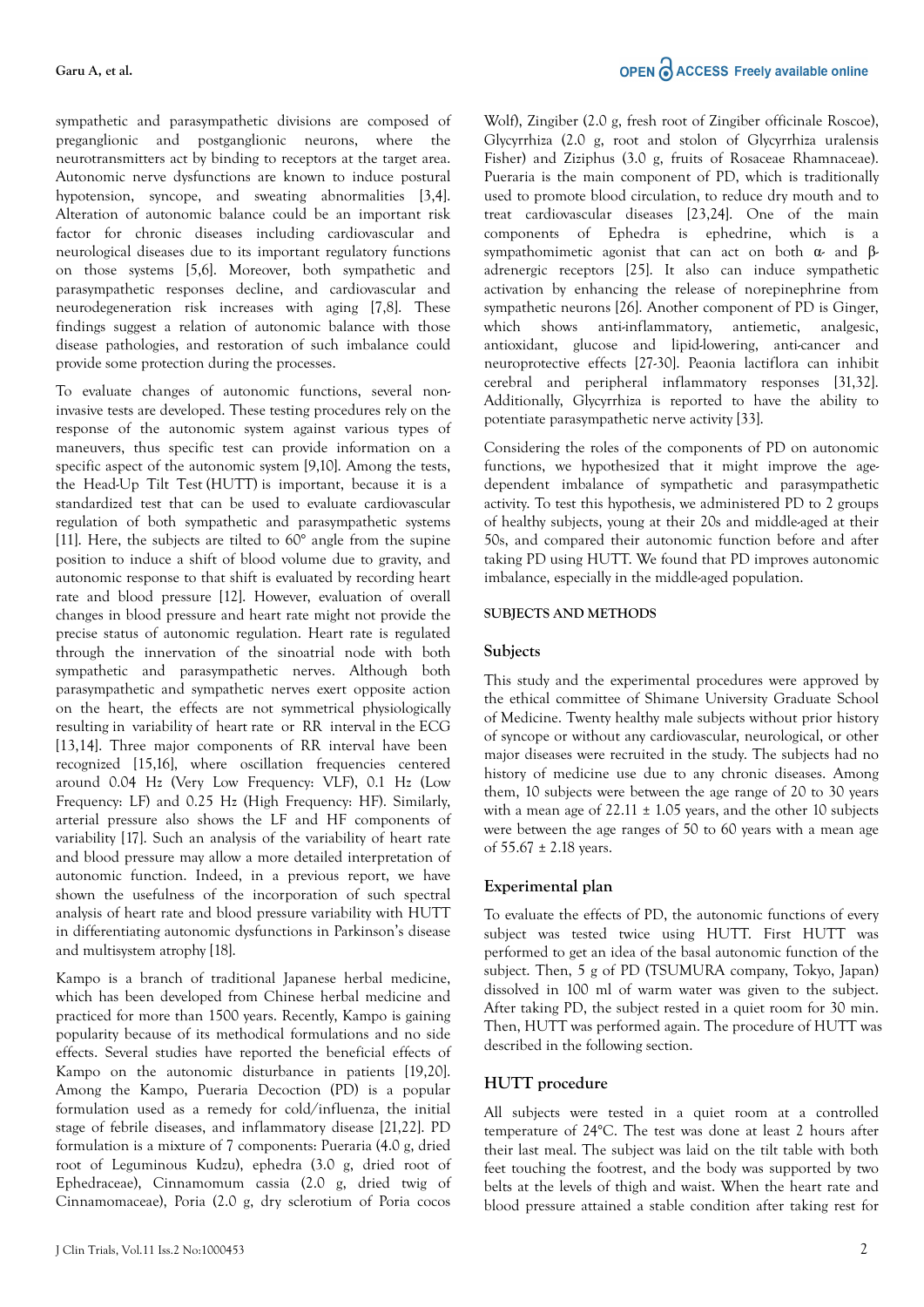15 min at supine position, the subject was passively tilted up 60° and kept at the position for 5 minutes. Before starting the test, the subject was instructed not to talk, and breathe spontaneously during the entire test period. The schematic diagram of the test procedure is depicted in Figure 1. Arterial Blood Pressure (BP) and Heart Rate (HR) were continuously monitored at the right wrist using ANS 508 (OMRON Korin Corporation, Kyoto, Japan).



**Figure 1:** Schematic representation of the study plans using Head-Up Tilt Test. The experimental protocol is depicted here, which included a 15-minute supine rest and a 5-minute head-up tilt at 60° phases, both before and 30 minutes after taking PD. The detail methods are described in the Subjects and Methods sections 2.2 and 2.3.

Autonomic functions were analyzed by assessing the variation of BP and HR (RR-interval in electrocardiogram), and by the spectral analysis of blood pressure and RR-interval variability. The autoregressive spectral analysis provides low-frequency (LF, from 0.04 to 0.15 Hz) and high-frequency components (HF>0.15 Hz) of RR interval and SBP over a series of 128 consecutive points. These oscillatory components were expressed in absolute units ( $\text{ms}^2$  or  $\text{mmHg}^2$ ). After extraction from the RR variability, the spectral indexes are expressed as RR-LF, RR-HF, or the ratio of RR-LF to RR-HF (RR-LF/HF). According to previous studies, RR-HF is considered as a marker of vagal cardiac activity [13,14]. The ratio of RR-LF to RR-HF (RR-LF/HF) is referred as a measure of cardiac sympathetic activity [34,35]. SBP-LF is used as an index of sympathetic vasomotor control [15,17].

#### **Statistical analysis**

All data are presented as the mean ± Standard Deviation (SD). The statistical analysis was done using paired t test. The significance level was set at p value <0.05 (corrected value in the Bonferroni method). The analysis was conducted with SPSS 22.0 (IBM SPSS, New York, NY, USA).

#### **RESULTS**

Changes of heart rate and blood pressure of the study participants before and after taking PD were analyzed. Twenty healthy malesubjects were recruited for the study. Among them, 2 participants (1 from each group) withdrew from the study. The study was done with the remaining 18 participants (9 subjects of each group), and the data were collected for statistical analysis. At first, Heart Rate (HR), Systolic Blood Pressure (SBP), Mean Blood Pressure (MBP) and Diastolic Blood Pressure (DBP) of the study participants were evaluated to understand the effects of PD on autonomic nerve functions. The results showed that HR, SBP, MBP and DBP were not different between young and middle-aged groups at supine position both before and after taking PD. By tilt, HR was increased in all study both before and after taking PD. When compared according to the age, HR was increased by tilt in the young group both before and after taking PD. But in the middle-aged group, tilt increased HR only after taking PD. In the case of SBP, tilt decreased it after taking PD in the middle-aged group (Table 1).

|            |        | Before intake PD |       |                   |       | After<br>intake<br><b>PD</b> |       |                     |       |
|------------|--------|------------------|-------|-------------------|-------|------------------------------|-------|---------------------|-------|
|            |        | Supine           |       | Tilt              |       | Supine                       |       | Tilt                |       |
| HR         | All    | 68.76<br>10.32   | $\pm$ | 82.24<br>13.96**  | $\pm$ | 66.29<br>9.84                | $\pm$ | 85.06<br>$12.39***$ | $\pm$ |
|            | Young  | 67.22<br>10.76   | $\pm$ | 82.23<br>$12.71*$ | $\pm$ | 65.22<br>10.96               | $\pm$ | 86.44<br>$10.96$ ** | $\pm$ |
|            | Middle | 70.50<br>10.23   | $\pm$ | 82.13<br>16.15    | $\pm$ | 67.50<br>9.04                | $\pm$ | 83.50<br>$14.43*$   | $\pm$ |
| <b>SBP</b> | All    | 118.82<br>12.93  | $\pm$ | 112.47<br>14.15   | $\pm$ | 125.18<br>13.72              | $\pm$ | 114.53<br>12.28     | $\pm$ |
|            | Young  | 117.00<br>11.43  | $\pm$ | 114.22<br>13.58   | $\pm$ | 126.89<br>14.52              | $\pm$ | 113.44<br>$9.15*$   | $\pm$ |
|            | Middle | 120.88<br>14.96  | $\pm$ | 110.50<br>15.45   | $\pm$ | 123.25<br>13.47              | $\pm$ | 115.75<br>15.67     | $\pm$ |
| <b>MBP</b> | All    | 85.35<br>12.84   | $\pm$ | 81.12<br>10.64    | $\pm$ | 86.82<br>10.62               | $\pm$ | 83.24<br>10.93      | $\pm$ |
|            | Young  | 79.89<br>10.08   | $\pm$ | 79.22<br>9.30     | $\pm$ | 83.78<br>10.06               | $\pm$ | 79.33<br>6.96       | $\pm$ |
|            | Middle | 91.50<br>13.38   | $\pm$ | 83.25<br>12.26    | $\pm$ | 90.25<br>10.81               | $\pm$ | 87.63<br>13.28      | $\pm$ |
| DBP        | All    | 67.82<br>12.02   | $\pm$ | 66.35<br>10.57    | $\pm$ | 66.71<br>9.67                | $\pm$ | 68.82<br>10.38      | $\pm$ |
|            | Young  | 63.00<br>9.80    | $\pm$ | 63.89<br>10.30    | $\pm$ | 64.11<br>9.88                | $\pm$ | 65.11<br>7.56       | $\pm$ |
|            | Middle | 73.25<br>12.52   | $\pm$ | 69.13<br>10.84    | $\pm$ | 69.63<br>9.01                | $\pm$ | 73.00<br>11.96      | $\pm$ |

Note: Heart rate and blood pressure data of study population during HUTT are shown in Table 1.

HR: Heart Rate; SBP: Systolic Blood Pressure; MBP: Mean Blood Pressure; DBP: Diastolic Blood Pressure; All: All subjects; Young: Young group (20-30 years old); Middle: Middle-aged group (50-60 years old). Statistical analysis was done with paired t test, where p<0.05 was considered as significant. Data are presented here as mean ± standard deviation. Statistical significance is denoted as follows: \*p<0.05, \*\*p<0.01. \* : tilt position vs. supine position significant difference.

**Table 1:** Changes in the heart rate and blood pressure at supine and tilt position during HUTT.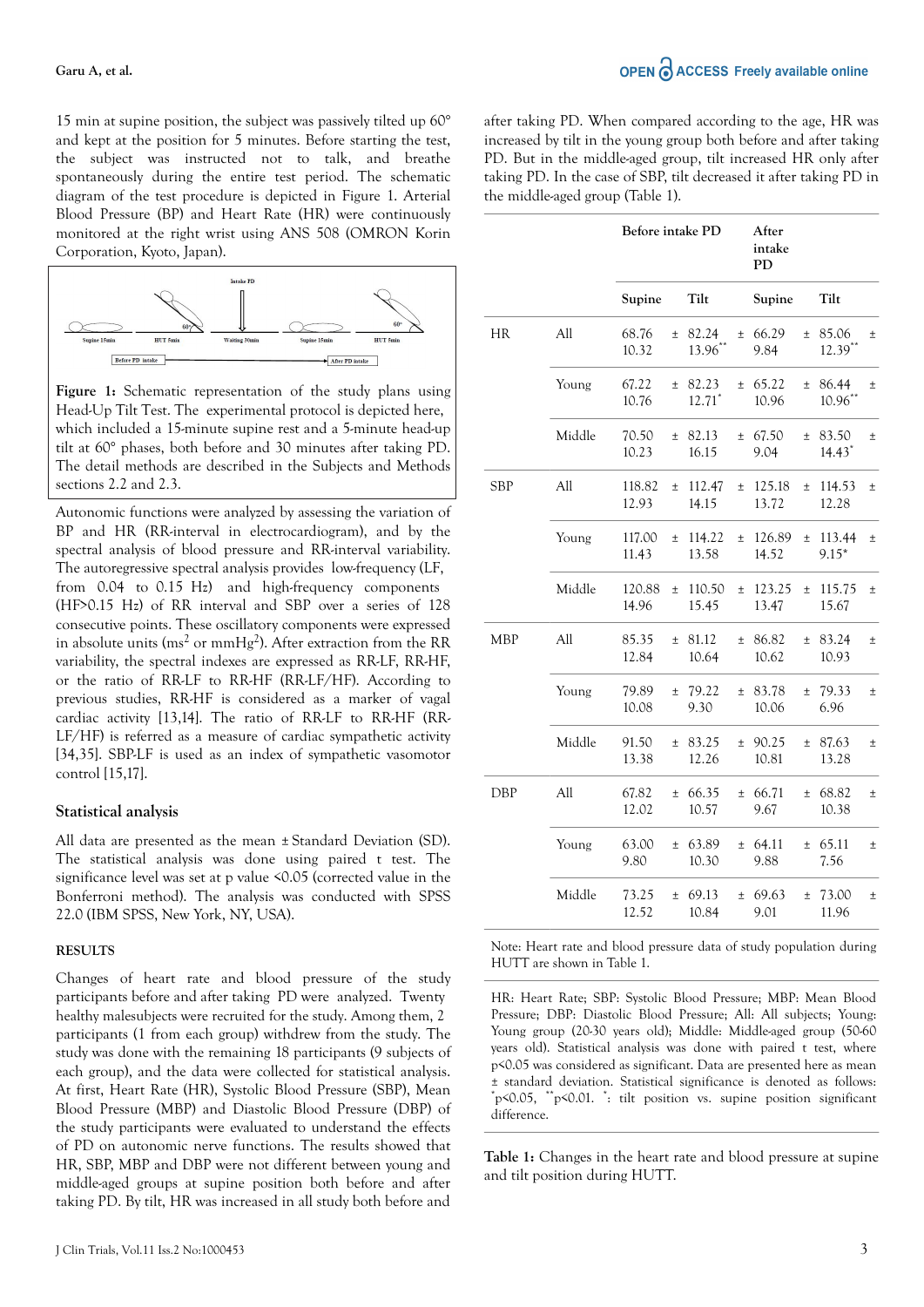### **Spectral analysis of RR intervals and systolic blood pressure of the study participants before and after taking PD**

Spectral analysis of RR intervals and SBP of all study participants was done for the assessment of autonomic functions, and the results are presented in Figure 2. Before taking PD, SBP-LF was significantly increased at tilt position compared to supine position (supine:  $0.040 \pm 0.025$  mmHg<sup>2</sup>, tilt: 0.102  $\pm$  0.084 mmHg<sup>2</sup>,  $\mathrm{^{**}}$ p<0.01) (Figure 2A and Table S1). A similar change of SBP-LF by tilt was observed after taking PD, where the power value at the supine position was  $0.055 \pm 0.050$ mmHg<sup>2</sup>, and that of at the tilt was  $0.112 \pm 0.096$  mmHg<sup>2</sup> ( \*p<0.05) (Figure 2A and Table S1). When SBP-LF of all study participants at the supine position was compared between before and after taking PD, the difference was not statistically significant (Table S1). Similarly, when SBP-LF of all study participants at the tilt position was compared between before and after taking PD, the difference was not statistically significant (Table S1).



**Figure 2:** Spectral analysis of Systolic Blood Pressure (SBP) and RR intervals of all study participants. Spectral analysis of the variability of RR intervals and SBP during HUTT were evaluated, as described in the subjects and methods section. The results of low frequency power of SBP (SBP-LF) in the supine and the tilt positions, before and after taking PD are shown in (A). The ratio of low frequency and high frequency power of RR intervals (RR-LF/HF) in the supine and the tilt positions, before and after taking PD are shown in (B). The results of high frequency power of RR intervals (RR-HF) are shown in (C). Statistical significances are denoted as follows: \*p<0.05, \*\*p<0.01.

Next, the ratio of RR-LF and RR-HF (RR-LF/HF), which represents the activity of cardiac sympathetic nerve function, was evaluated in all study participants. The results showed that before taking PD, RR-LF/HF was not statistically different between the supine and the tilt positions (supine: 2.383 ± 1.463mmHg<sup>2</sup>, tilt: 3.189 ± 2.218 mmHg<sup>2</sup>, p=0.182) (Table S1). However, after taking PD, it was significantly increased at the tilt position compared to the supine position (supine:  $2.112 \pm 1.374$ , tilt: 5.280 ± 4.661, \*\*p<0.01) (Figure 2B and Table S1). Importantly, RR-LF/HF was increased significantly after taking PD at the tilt position (before taking PD-tilt: 3.189 ± 2.218, after taking PD-tilt:  $5.280 \pm 4.661$ , \*\*p<0.01), whereas such tendency was not observed at the supine position (Figure 2B and Table S1).

Vagal parasympathetic nerve activity was evaluated by analyzing RR-HF. Before taking PD, RR-HF values at the tilt position were lower compared to the supine position when all study participants were considered (supine:  $3.053 \pm 2.900$  ms<sup>2</sup>, tilt: 1.350  $\pm$  1.497 ms<sup>2</sup>  $\degree$ p<0.05). A similar change of RR-HF was observed after taking PD, the power value at the tilt position was lower than at the supine position (supine:  $3.992 \pm 3.183$  ms<sup>2</sup>; tilt:  $1.411 \pm 1.837$  ms<sup>2</sup>, \*\*p<0.01). However, there was no significant difference in RR-HF values before taking PD and after taking PD at the supine position. Neither was there a significant difference of RR-HF at the tilt position between before and after taking PD.

### **Comparison of spectral analysis of RR intervals and systolic blood pressure between the age groups**

Next, we evaluated and compared the autonomic functions between the young and the middle-aged groups. The results were shown in Figure 3. Before taking PD, SBP-LF was higher at the tilt position compared to that at the supine position in both the young and the middle-aged groups (young group supine: 0.047 ± 0.027 mmHg<sup>2</sup>, young group tilt:  $0.125 \pm 0.092$  mmHg<sup>2</sup>,  $\epsilon$ <sup>+</sup>p<0.05, middle-aged group supine:  $0.032 \pm 0.022$  mmHg<sup>2</sup>, middle-aged group tilt:  $0.079 \pm 0.075 \text{ mmHg}^2$ ,  $^*p$ <0.05) (Figure 3A). A similar change of SBP-LF was observed in the middle-aged group after taking PD, the values at the tilt position were higher than the supine position (supine:  $0.036 \pm 0.019$  mmHg<sup>2</sup>, tilt:  $0.095 \pm$ 0.069 mmHg<sup>2</sup>,  $\text{p}$ <0.05). However, in the case of the young group, SBP-LF values were not statistically different between the supine and the tilt positions after taking PD (Figure 3A and Table S1). In both age groups, when SBP-LF at the supine position was compared between before and after taking PD, the difference was not statistically significant (Table S2). Similarly, SBP-LF at the tilt position was not statistically different between before and after taking PD (Table S2).



**Figure 3:** Spectral analysis of Systolic Blood Pressure (SBP) and RR intervals of the study participants of different age groups. Spectral analysis of the variability of RR intervals and SBP during HUTT were evaluated, as described in the subjects and methods section. The study participants are divided into young group (age: 20-30 year) and middle-aged group (age: 50-60 years). The results of low frequency power of SBP (SBP-LF) of the age groups in the supine and the tilt positions, before and after taking PD are shown in (A). The ratio of low frequency and high frequency power of RR intervals (RR-LF/HF) of the age groups in the supine and the tilt positions, before and after taking PD are shown in (B). The results of high frequency power of RR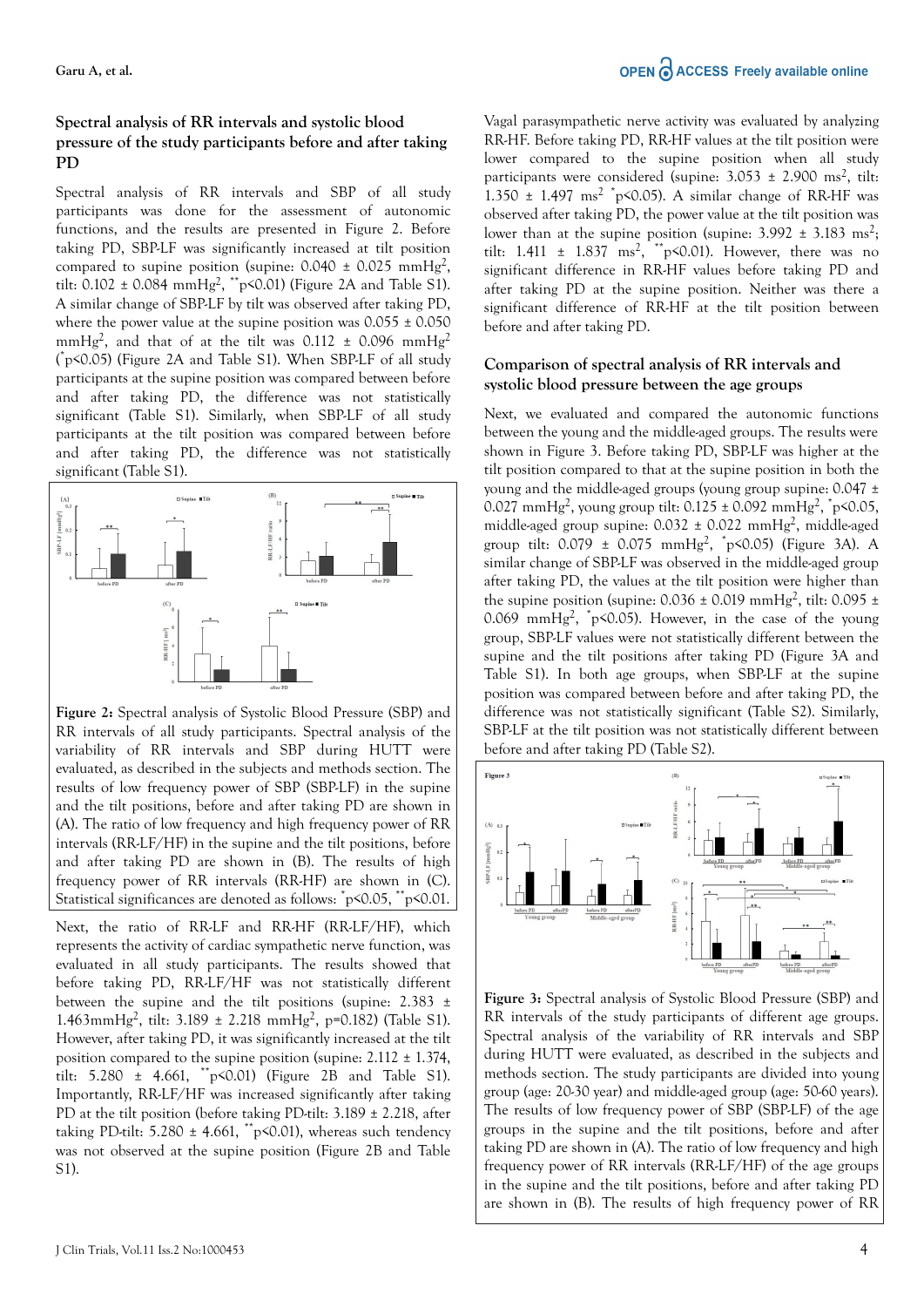intervals (RR-HF) are shown in (C). Statistical significances were denoted as follows: \*p<0.05, \*\*p<0.01.

Compared to the supine position, there were no significant differences observed in the values of RR-LF/HF ratio between the supine and the tilt positions in the young and the middleaged groups before taking PD (Figure 3B). However, after taking PD, RR-LF/HF ratio of both the young and the middle-aged groups at the tilt position was significantly increased compared with that at the supine position (young supine:  $2.317 \pm 1.571$ , young tilt: 4.885 ± 3.499, \*p<0.05, middle-aged supine: 1.907 ± 1.203, middle-aged tilt: 6.076 ± 5.756, \*p<0.05) (Figure 3B and Table S1). In addition, RR-LF/HF of the young group at the tilt position was significantly increased after taking PD compared to before taking PD (before taking PD tilt: 3.248 ± 2.573, after taking PD tilt: 4.885± 3.499, \*p<0.05). However, such a difference was not observed in middle-aged group (Figure 3B and Table S1). At supine position, RR-LF/HF was not significantly different before and after taking PD in any age group. Furthermore, when the RR-LF/HF of corresponding positions between the young and middle-aged groups were compared, the differences were not statistically significant either before or after taking PD (Figure 3B).

The RR-HF value at the tilt position was lower than that at the supine position in the young group before taking PD (supine: 5.728  $\pm$  3.623 ms<sup>2</sup>, tilt: 2.321  $\pm$  2.245 ms<sup>2</sup>, <sup>\*</sup>p<0.05), which was not different in the case of middle-aged group (supine: 1.074 ± 0.782 ms<sup>2</sup>, tilt: 0.601 ± 0.360 ms<sup>2</sup>, p= 0.098) (Figure 3C and Table S1). After taking PD, RR-HF values were decreased at the tilt position compared to that at the supine position in both the young and the middle-aged groups (young supine: 5.728 ± 3.623 ms<sup>2</sup>, young tilt: 2.321 ± 2.245 ms<sup>2</sup>, <sup>\*\*</sup>p<0.01, middle-aged supine:  $2.255 \pm 1.272 \text{ ms}^2$ , middle-aged tilt:  $0.501 \pm 0.520 \text{ ms}^2$ ,  $p^*p$ <0.01). For the middle-aged group, PD intake significantly increased the RR-HF values at the supine position, but not at the tilt position (before taking PD supine:  $1.074 \pm 0.782 \text{ ms}^2$ , after taking PD supine: 2.255  $\pm$  1.272 ms<sup>2</sup>,  $\mathrm{^{**}p}$ <0.01; and before taking PD tilt:  $0.601 \pm 0.360$  ms<sup>2</sup>, after taking PD tilt:  $0.501 \pm$ 0.520 ms<sup>2</sup>, p=0.408) (Figure 3C and Table S1). However, in the case of the young group, PD intake did not change RR-HF significantly either at the supine or at the tilt position (supinebefore taking PD: 5.033 ± 2.904 ms<sup>2</sup>, after taking PD: 5.728 ± 3.623 ms<sup>2</sup> , p=0.659; tilt-before taking: 2.099 ± 1.835 ms<sup>2</sup> , after taking:  $2.321 \pm 2.245 \text{ ms}^2$ , p=0.542) (Figure 3C and Table S1). Before taking PD, RR-HF values of the middle-aged group at both the supine and the tilt positions were significantly lower than that of the young group (supine-middle-aged group: 1.074 ± 0.782 ms<sup>2</sup>, young group:  $5.033 \pm 2.904$  ms<sup>2</sup>, \*\*p<0.01; and tiltmiddle-aged group:  $0.601 \pm 0.360$  ms<sup>2</sup>, young group: 2.099  $\pm$ 1.835 ms<sup>2</sup>, <sup>\*</sup>p<0.05) (Figure 3C and Table S2). After intake of PD, RR-HF value of the middle-aged group at supine and tilt positions were significantly lower than that of the young group at corresponding positions (middle-aged supine-after 2.255 ± 1.272 ms<sup>2</sup> vs. young supine-after  $5.728 \pm 3.623$  ms<sup>2</sup>,  $\degree$  p < 0.05 and middle-aged tilt-after  $0.501 \pm 0.520$  ms<sup>2</sup> vs. young tilt-after 2.321  $\pm$  2.245 ms<sup>2</sup>,  $\text{`p}$ <0.05) (Figure 3B and Table S2).

#### **DISCUSSION**

In the present study, we investigated the effects of PD on the autonomic nervous activity in healthy subjects using power spectral analysis of heart rate variability and systolic blood pressure. We have done this study on the young and the middleaged subjects because autonomic functions are reported to deteriorate with increasing age. Our study demonstrated that PD intake increased RR-LF/HF at the tilt position in all study participants, suggesting its effectiveness in the regulation of autonomic activity. In the young group, RR-HF was significantly decreased at the tilt position, whereas such changes were not observed in the middle-aged group. Moreover, the power values were significantly decreased in this group at the supine position compared to their young counterpart, suggesting an attenuation of vagal regulation. Attenuation of vagal activity and alteration of autonomic balance is related to increased mortality of cardiovascular diseases like myocardial infarction or heart failure [5,6]. Intake of PD is demonstrated to restore such decreased vagal activity (RR-HF) and autonomic balance (RR-LF/HF) towards the young age group. Hence, PD could provide some protection in the age-dependent risk of cardiac diseases by influencing autonomic functions.

Cardiovascular health and prognosis rely on sympathovagal balance, which is indicated by RR-LF/HF and RR-HF. At the tilt position, RR-LF/HF was increased after taking PD in all study populations, suggesting an increased effect of sympathetic activity. SBP-LF, which is referred to as an index of sympathetic vasomotor control, also showed an increasing tendency. But RR-HF values, a measure of parasympathetic activity, were not significantly altered after taking PD, suggesting that the sympathetic part of the sympathovagal balance was mainly regulated by it. Ephedra is a major component of PD. Ephedra contains ephedrine, which shows direct agonistic effects on adrenergic receptors, and also augments the release of norepinephrine from the presynaptic nerve [25]. A previous report demonstrated that the administration of ephedra can increase sympathetic nerve response and RR-LF/HF [36,37]. Simultaneously, it decreases parasympathetic nerve response as evidenced by decreased RR-HF [36-38]. Since RR-HF response was not affected by PD, its effects on the autonomic system might not be solely due to Ephedra, but other compounds also have some effects that keep RR-HF stable. These different effects might be due to the combined actions of different major components of PD eg. Pueraria, Cinnamon Twig, and Glycyrrhiza which has an effect on increased parasympathetic activity [20,39]. Another previous study also showed that Pueraria, one of the PD compounds can lower blood pressure and increase blood flow by the reduction of vascular resistance [40]. These combined effects of PD are interesting and may play protective role for the cardiovascular system.

Previously, it was reported that autonomic nerve activity, both sympathetic and parasympathetic functions decrease with age [7,8,41], confirmed not only by heart rate variability analysis, but also by general tests for autonomic nerve functions [42,43]. Reports on anatomical analysis of the autonomic nerve also showed the decrease of sympathetic and parasympathetic nerve fibers [44,45]. Then, it is important to evaluate the autonomic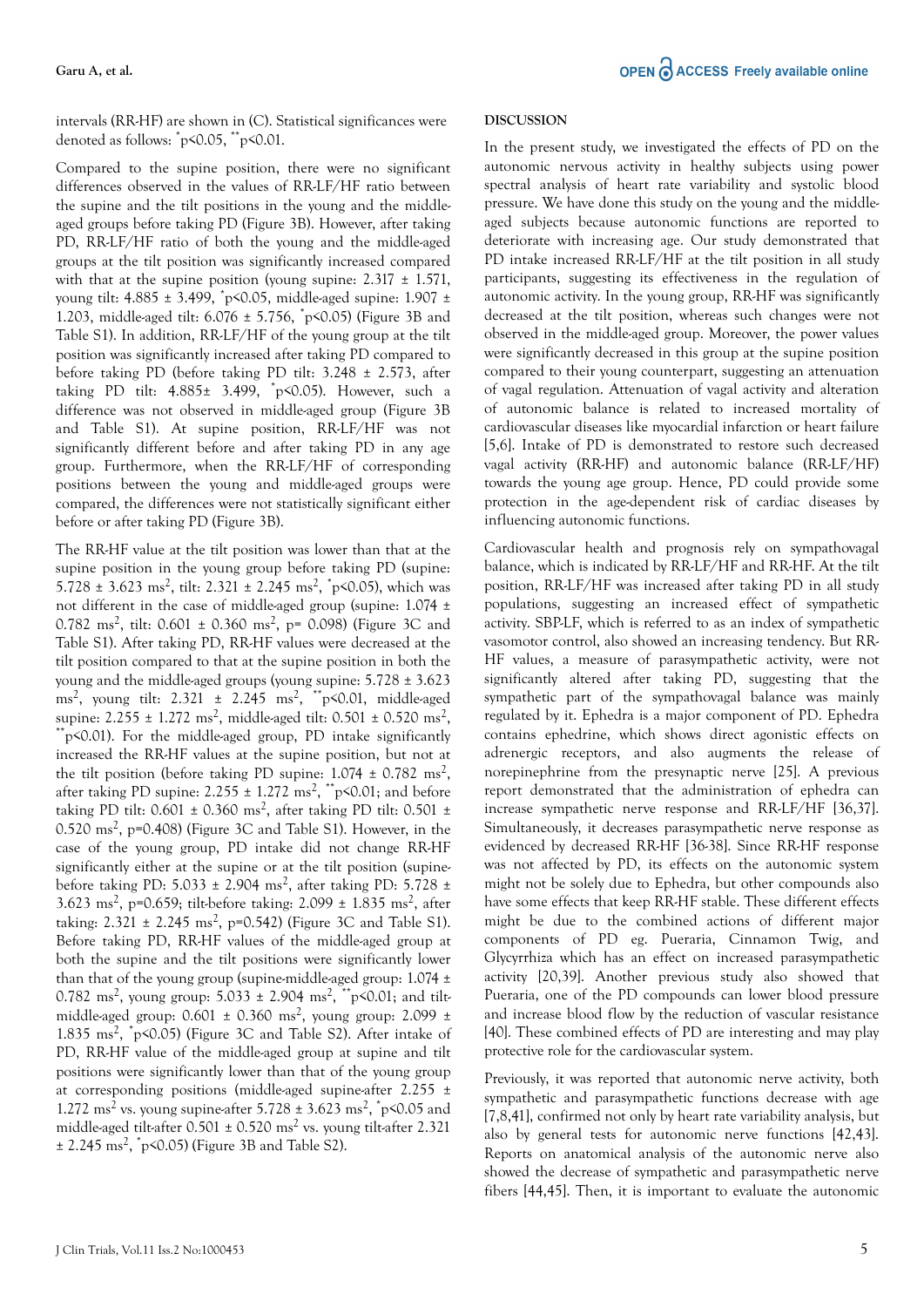nerve response to PD in different age groups. Previous research reported that both values of RR-LF and RR-HF were decreased with age, which was especially obvious in the case of RR-LF [46]. As a reason why cardiac sympathetic function dominantly decreases compared with parasympathetic one, it speculated sympathetic disturbance might be due to a decrease in cardiac sympathetic input and/or the adrenoceptor desensitization. In our study, the RR-LF/HF at tilt position was not changed significantly by intake of PD in the middle-aged group, which was significantly increased in the young group. These findings might suggest that sympathetic response to PD is weaker in the middle-aged group. Nevertheless, it is confirmed that PD did increase the sympathetic response to tilt position in this age group. On the other hand, RR-HF values demonstrated an obvious decrease of parasympathetic nerve response in the middle-aged group and did not respond to tilt. However, PD intake recovered RR-HF in the supine position, which indicates that it might have a role to increase parasympathetic response in addition to the sympathetic response.

The data of peripheral sympathetic regulation, which was evaluated by SBP-LF, showed that in the young group, demonstrated that tilt increased the activity before taking PD. Such change was not seen after taking PD, which could be its effects on the peripheral autonomic system. However, in the middle-aged group, SBP-LF still increased in the tilt position compared to the supine position after taking PD, suggesting a different status of the peripheral autonomic system in this group and its response to PD. Nevertheless, PD did not change SBP-LF at either supine or tilt position in any age group, suggesting its complex interaction with the peripheral autonomic system, which demands a detailed study in this matter. Since, the peripheral autonomic system is related to peripheral vascular resistance, and increase in peripheral arterial resistance is an important matter for elderly patients with arteriosclerosis and related cardiovascular diseases, PD could be used in that population in the merit of no effect of SBP-LF.

There were some limitations to this study. First, the number of participants was small because the procedures are complex and long examination time was necessary for one test. Also, we selected men as study participants to exclude the effect of autonomic nerve change influenced by hormonal changes. Secondly, the subjects in the present study were all healthy and therefore it is plausible that the observed effects would be different in the patients that potentially have cardiovascular or other diseases or risk factors. Despite these limitations, our study could clarify the effects of PD and its potential benefits on age-dependent changes of the autonomic nerve system.

#### **CONCLUSION**

Our study includes important aspects because the spectrum analysis enables us to understand the effect of Kampo medicine, objectively. It is also found that PD has a function of stimulating sympathetic nerve and simultaneously restoring the decrease parasympathetic functions. These findings suggest that PD might have combined effects to protect the whole autonomic nervous system, harmoniously by several mixed compounds in one medicine.

#### **CONFLICT OF INTEREST**

On behalf of all authors, the corresponding author states that there is no conflict of interest.

#### **REFERENCES**

- 1. [Hamill RW, Shapiro RE, Vizzard MA. Peripheral autonomic nervous](https://doi.org/10.1016/b978-0-12-386525-0.00004-4) [system primer on the autonomic nervous system. 2012:17-26](https://doi.org/10.1016/b978-0-12-386525-0.00004-4).
- 2. [Ziegler MG. Psychological stress and the autonomic nervous system, in](https://doi.org/10.1016/b978-0-12-386525-0.00061-5) [primer on the autonomic nervous system. 2012:291-293.](https://doi.org/10.1016/b978-0-12-386525-0.00061-5)
- 3. [Ziegler MG. Postural hypotension. Annu Rev Med. 1980;31\(1\):](https://doi.org/10.1146/annurev.me.31.020180.001323) [239-245.](https://doi.org/10.1146/annurev.me.31.020180.001323)
- 4. [Grubb BP, Karas B. Clinical disorders of the autonomic nervous](https://doi.org/10.1111/j.1540-8159.1999.tb00546.x) [system associated with orthostatic intolerance: An overview of](https://doi.org/10.1111/j.1540-8159.1999.tb00546.x) [classification, clinical evaluation, and management. Pace-Pacing Clin](https://doi.org/10.1111/j.1540-8159.1999.tb00546.x) [Electrophysiol. 1999;22\(5\):798-810.](https://doi.org/10.1111/j.1540-8159.1999.tb00546.x)
- 5. [Gordan R, Gwathmey JK, Xie LH. Autonomic and endocrine control](https://doi.org/10.4330/wjc.v7.i4.204) [of cardiovascular function. World J Cardiol. 2015;7\(4\):204.](https://doi.org/10.4330/wjc.v7.i4.204)
- 6. [Nicolini, Ciulla MM, Asmundis CD, Magrini F, Brugada P. The](https://doi.org/10.1111/j.1540-8159.2012.03335.x) [prognostic value of heart rate variability in the elderly, changing the](https://doi.org/10.1111/j.1540-8159.2012.03335.x) [perspective: From sympathovagal balance to chaos theory. Pacing Clin](https://doi.org/10.1111/j.1540-8159.2012.03335.x) [electrophysiol. 2012;35\(5\):621-637.](https://doi.org/10.1111/j.1540-8159.2012.03335.x)
- 7. [Yamasaki, Kodama M, Matsuhisa M, Kishimoto M, Ozaki H, Tani A,](https://doi.org/10.1152/ajpheart.1996.271.1.h303) [et al. Diurnal heart rate variability in healthy subjects: Effects of aging](https://doi.org/10.1152/ajpheart.1996.271.1.h303) [and sex difference. Am J Physiol. 1996;271\(12\):303-310.](https://doi.org/10.1152/ajpheart.1996.271.1.h303)
- 8. [Miwa C, Sugiyama Y, Mano T, Matsukawa T, Iwase S, Watanabe T, et](https://doi.org/10.1093/gerona/55.6.m329) [al. Effects of aging on cardiovascular responses to gravity-related fluid](https://doi.org/10.1093/gerona/55.6.m329) [shift in humans. J Gerontol A Biol Sci Med Sci. 2000;55\(6\):329-335.](https://doi.org/10.1093/gerona/55.6.m329)
- 9. [Zygmunt A, Stanczyk J. Methods of evaluation of autonomic nervous](https://doi.org/10.5114/aoms.2010.13500) [system function. Archives Med Sci. 2010;6\(1\):11.](https://doi.org/10.5114/aoms.2010.13500)
- 10. Sztajzel J. Heart rate variability: A noninvasive electrocardiographic method to measure the autonomic nervous system. Swiss Med Wkly. 2004;134(35-36): 514-522.
- 11. [Friedrich, Rüdiger H, Schmidt C, Herting B, Prieur S, Junghanns S, et](https://doi.org/10.1002/mds.22844) [al. Baroreflex sensitivity and power spectral analysis during autonomic](https://doi.org/10.1002/mds.22844) [testing in different extrapyramidal syndromes. Mov Disord.](https://doi.org/10.1002/mds.22844) [2010;25\(3\):315-324.](https://doi.org/10.1002/mds.22844)
- 12. [Hilz MJ, Dütsch M. Quantitative studies of autonomic function.](https://doi.org/10.1002/mus.20365) [Muscle and nerve. Am Ass Electrodiagnostic Med. 2006;33\(1\):6-20.](https://doi.org/10.1002/mus.20365)
- 13. [Novak V. Influence of respiration on heart rate and blood pressure](https://doi.org/10.1152/jappl.1993.74.2.617) [fluctuations. J Appl Physiol. 1985;74\(2\):617-626.](https://doi.org/10.1152/jappl.1993.74.2.617)
- 14. [Malliani A, Lombardi F, Pagani M. Power spectrum analysis of heart](https://doi.org/10.1136/hrt.71.1.1) [rate variability: A tool to explore neural regulatory mechanisms. Br](https://doi.org/10.1136/hrt.71.1.1) [Heart J. 1994;71\(1\):1-2.](https://doi.org/10.1136/hrt.71.1.1)
- 15. [Malliani A, Pagani M, Lombardi F, Cerutti S. Cardiovascular neural](https://doi.org/10.1161/01.cir.84.2.482) [regulation explored in the frequency domain. Circulation. 1991;84\(2\):](https://doi.org/10.1161/01.cir.84.2.482) [482-492.](https://doi.org/10.1161/01.cir.84.2.482)
- 16. [Pomeranz B, Macaulay RJ, Caudill MA, Kutz I, Adam D, Gordon DA,](https://doi.org/10.1152/ajpheart.1985.248.1.h151) [et al. Assessment of autonomic function in humans by heart rate](https://doi.org/10.1152/ajpheart.1985.248.1.h151) [spectral analysis. Am J Physiol. 1985;248\(1\):151-153.](https://doi.org/10.1152/ajpheart.1985.248.1.h151)
- 17. [Pagani M, Lombardi F, Pagani M. Power spectral analysis of heart rate](https://doi.org/10.1161/01.res.59.2.178) [and arterial pressure variabilities as a marker of sympatho-vagal](https://doi.org/10.1161/01.res.59.2.178) [interaction in man and conscious dog. Circ Res. 1986;59\(2\):178-193.](https://doi.org/10.1161/01.res.59.2.178)
- 18. [Watano C, Shiota Y, Onoda K, Sheikh AM, Mishima S, Nitta E, et al.](https://doi.org/10.1007/s00702-017-1816-6) [Evaluation of autonomic functions of patients with multiple system](https://doi.org/10.1007/s00702-017-1816-6) [atrophy and parkinson's disease by head-up tilt test. J Neural Transm.](https://doi.org/10.1007/s00702-017-1816-6) [2018;125\(2\):153-162.](https://doi.org/10.1007/s00702-017-1816-6)
- 19. [Wakasugi A, Odaguchi H, Oikawa T, Hanawa T. Effects of goshuyuto](https://doi.org/10.1016/j.autneu.2007.12.002) [on lateralization of pupillary dynamics in headache. Autonomic](https://doi.org/10.1016/j.autneu.2007.12.002) [Neurosci. 2008;139\(1-2\):9-14.](https://doi.org/10.1016/j.autneu.2007.12.002)
- 20. [Zheng A, Moritani T. Effect of the combination of ginseng, oriental](https://doi.org/10.3177/jnsv.54.244) [bezoar and glycyrrhiza on autonomic nervous activity and immune](https://doi.org/10.3177/jnsv.54.244)